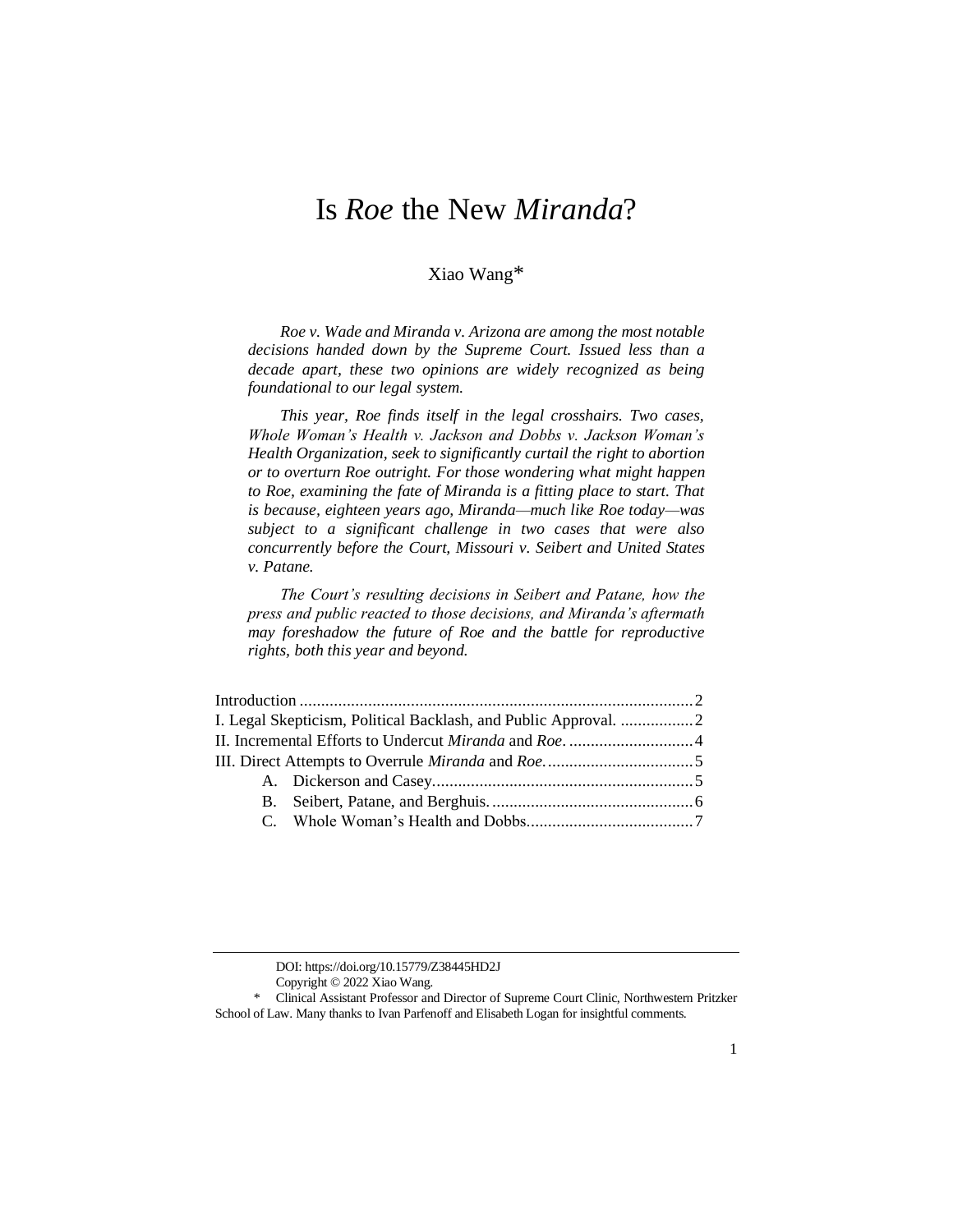#### **INTRODUCTION**

Sixty or so years ago, the Supreme Court issued a groundbreaking constitutional decision. Almost immediately thereafter, legislatures drafted bills to undercut the decision's central holding, and Presidential candidates promised to nominate Justices to overturn the opinion. Despite such a response, the decision not only survived, but endured. Americans routinely cite the case as one of the most recognizable Supreme Court decisions, with many approving of the result. That popularity, though, hasn't stopped parties from seeking legal review and asking that the original decision be curtailed. And with a differently comprised Court in place, the prospect of an outright reversal has become a real possibility.

You might think I've just chronicled the saga of *Roe v. Wade*,<sup>1</sup> and am nodding now towards *Whole Woman's Health v. Jackson* and *Dobbs v. Jackson*  Women's Health,<sup>2</sup> two cases that came before the Court this term. But I'm actually telling a different story—that of *Miranda v. Arizona*. 3

Nonetheless, in my view, *Miranda* is a valuable lens for understanding what might happen to *Roe*. That is because, even though the two decisions concern two very different areas of the law—reproductive choice and criminal process—they share several remarkable similarities. These include (i) the reaction they received, (ii) efforts to chip away at them incrementally, and (iii) more recent attempts to overturn the decisions outright. In short, if one wants to understand what *Whole Woman's Health* and *Dobbs* might do to *Roe*, then examining the fate of *Miranda* is a good place to start.

I.

<span id="page-1-0"></span>LEGAL SKEPTICISM, POLITICAL BACKLASH, AND PUBLIC APPROVAL.

Begin with the reaction to the decisions at the time: "*Miranda* was instantly controversial."<sup>4</sup> Although some scholars offered tentative approval,<sup>5</sup> many more reacted with "anger."<sup>6</sup> A *New York Times* headline—"*Miranda* Decision Said to End the Effective Use of Confessions"—illustrates a prototypical response.<sup>7</sup> Even judges were skeptical of the Court's reasoning: Judge Walter Pope

<sup>1</sup>*. Roe v. Wade*, 410 U.S. 113 (1973).

<sup>2</sup>*. Whole Woman's Health v. Jackson*, 142 S. Ct. 522 (2021); *Dobbs v. Jackson Women's Health Organization*, 141 S. Ct. 2619 (2021).

<sup>3</sup>*. Miranda v. Arizona*, 384 U.S. 436 (1966).

<sup>4.</sup> Barry Friedman, *The Wages of Stealth Overruling (With Particular Attention to* Miranda v. Arizona), 99 GEO. L.J. 1, 18 (2010).

<sup>5.</sup> Yale Kamisar, *A Dissent From the* Miranda *Dissents: Some Comments on the "New" Fifth Amendment and the Old "Voluntariness" Test*, 65 MICH. L. REV. 59, 63 ("*Miranda* may leave something to be desired, but it deserves a better reception than this.").

<sup>6</sup>*. Id.* at 59.

<sup>7.</sup> Miranda *Decision Said to End the Effective Use of Confessions*, N.Y.TIMES, Aug. 21, 1966.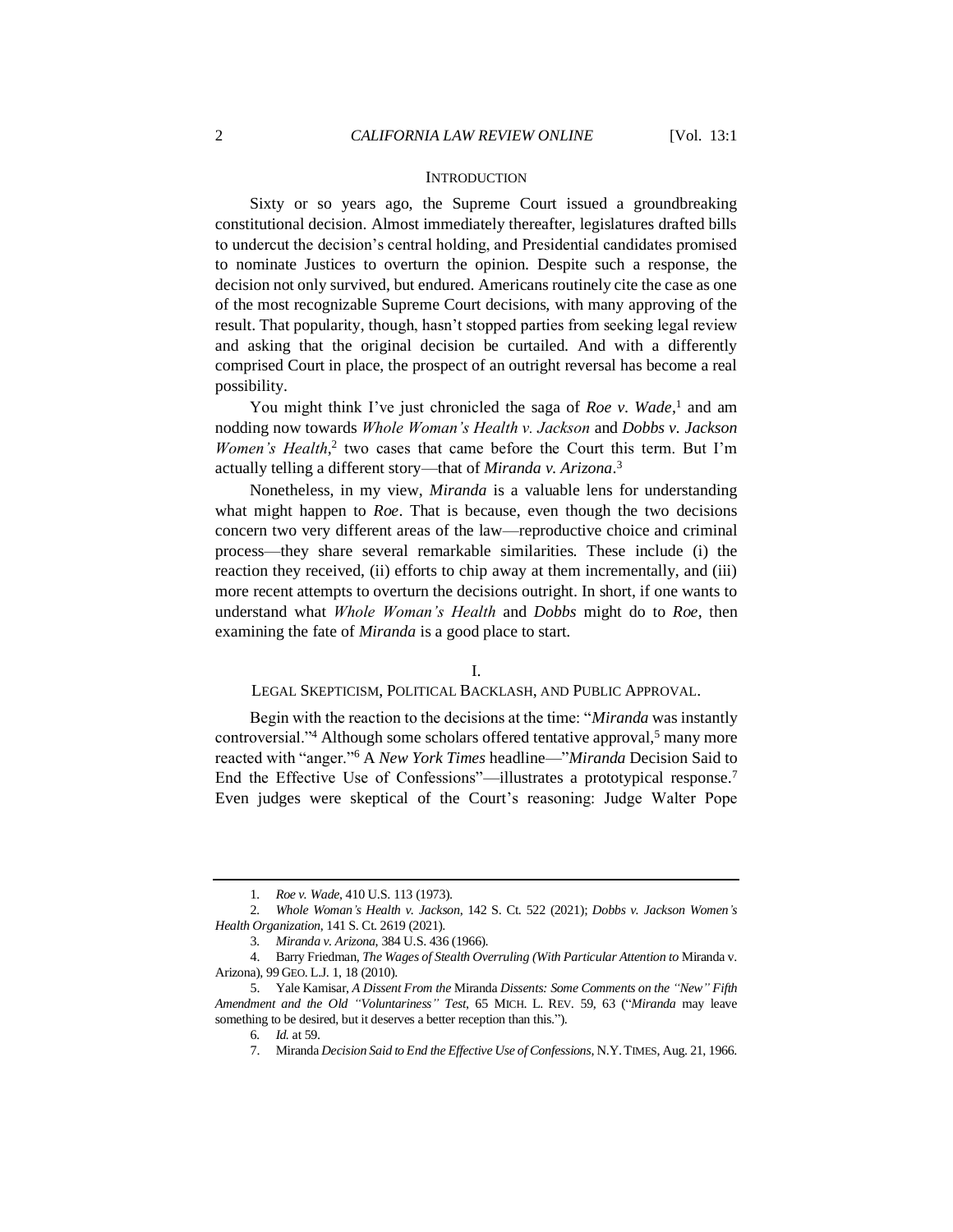described *Miranda* at the Ninth Circuit Judicial Conference as "break[ing] new ground," and "[u]nquestionably . . . not supported by precedent."<sup>8</sup>

Two years after *Miranda*, then-Presidential candidate Richard Nixon explicitly called out the opinion in his campaign speeches, noting that "[t]he *Miranda . . .* decision[] of the High Court ha[s] had the effect of seriously hamstringing the peace forces in our society and strengthening the criminal forces."<sup>9</sup> His appointment of Warren Burger to the Supreme Court fulfilled his campaign promise. During the first decade after Burger's appointment, "the Court decided ten cases in which the interpretation, application, or scope of Miranda was a principal issue. In *every* one of those cases, the Court ruled against the defendant."<sup>10</sup> Congress likewise legislated in response to *Miranda*, enacting 18 U.S.C. § 3501, which sought to restore the pre-*Miranda* standard voluntariness—through federal statute (more on this below).

<span id="page-2-0"></span>*Roe v. Wade* saw a similar response. *Time Magazine* described the decision as "stunning."<sup>11</sup> Leading scholars criticized it as "a very bad decision" and "bad constitutional law."<sup>12</sup> Ruth Bader Ginsburg, then a D.C. Circuit judge, questioned the Court's reliance "on a medically approved autonomy idea" to support its decision, rather than a "constitutionally based sex-equality perspective," which she viewed as providing a stronger legal basis.<sup>13</sup>

"Akin to *Miranda*, *Roe* engendered a near immediate legislative response as well: "Many state legislatures . . . reacted to *Roe* . . . with hostility."<sup>14</sup> And the decision, of course, has become a "litmus test": it is usually a measuring stick as to whether a particular Presidential candidate will nominate judges to defend or oppose the case.<sup>15</sup>

The political response and scholarly skepticism to *Miranda* and *Roe*, however, stands in sharp contrast to their enduring public approval. Both

11*. The Law: A Stunning Approval for Abortion*, TIME, http://content.time.com/time/subscriber/article/0,33009,906827-1,00.html (Feb. 5, 1973).

12. John Hart Ely, *The Wages of Crying Wolf: A Comment on* Roe v. Wade, 89 YALE L.J. 920, 947 (1973)

<sup>8.</sup> Hon. Walter L. Pope, Escobedo, *Then* Miranda, *And Now* Johnson v. United States, 40 F.R.D. 351, 354 (1966).

<sup>9.</sup> Richard Nixon's Remarks in New York City: "Toward Freedom from Fear" (May 8, 1968), THE AMERICAN PRESIDENCY PROJECT, https://www.presidency.ucsb.edu/documents/remarks-newyork-city-toward-freedom-from-fear.

<sup>10.</sup> David Sonenshein, Miranda *and the Burger Court: Trends and Countertrends*, 13 LOYOLA L.J. 405, 416 (1982).

<sup>13.</sup> Hon. Ruth Bader Ginsburg, *Some Thoughts On Autonomy and Equality in Relation to* Roe v. Wade, 63 N.C. L. REV. 375, 385–86 (1985); *see also id.* (noting that "[h]eavy-handed judicial intervention"—as reflected by *Roe*'s reasoning—"was difficult to justify and appears to have provoked, not resolved, conflict.").

<sup>14.</sup> Note, Richard Wasserman, *Implications of the Abortion Decisions: Post* Roe *and* Doe *Litigation and Legislation*, 74 COLUM. L.REV. 237, 240 (1974).

<sup>15</sup>*. E.g.*, Athena Jones, *Gillibrand's* Roe v. Wade *Litmus Test: NY Senator Vows to Only Nominate Judges Who Support Abortion Rights*, CNN, https://www.cnn.com/2019/05/07/politics/kirsten-gillibrand-roe-v-wade-judges/index.html (May 7, 2019).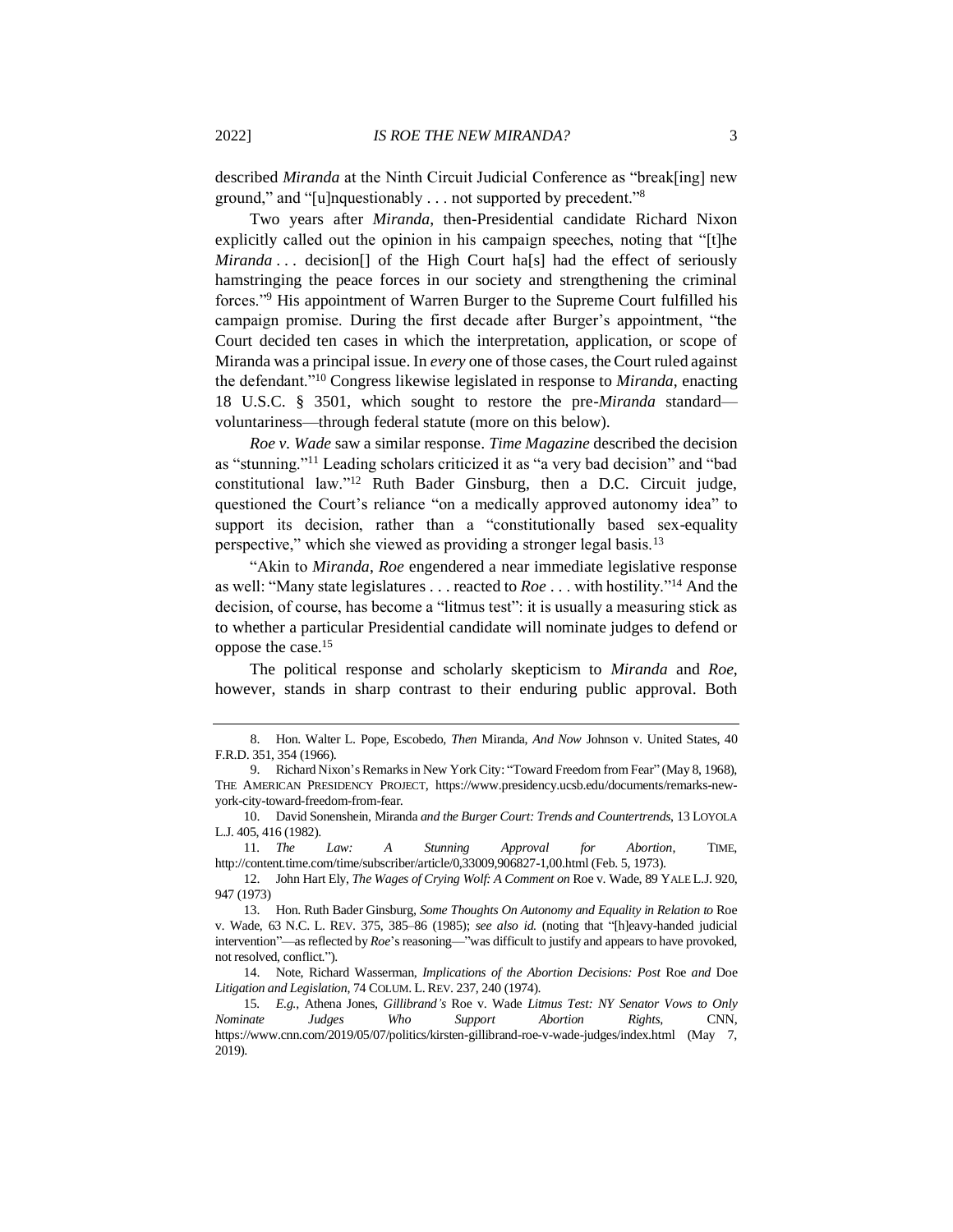opinions are frequently listed by the public as among the most notable decisions the Court has ever issued.<sup>16</sup> *Miranda* is perhaps "the most well-known case in criminal law,"<sup>17</sup> and *Roe* is "the starting point for any conversation about the appropriate role of courts in modern life."<sup>18</sup> Both decisions also receive majoritarian support—sometimes supermajoritarian support: between 70% and 94% of Americans support *Miranda*, and around 60% support *Roe*. 19

### II.

# INCREMENTAL EFFORTS TO UNDERCUT *MIRANDA* AND *ROE*.

Yet despite their salience and approval by the public, *Miranda* and *Roe*'s place in the modern constitutional canon remains precarious because of two types of legal attacks. The first type has taken issue with the opinions on an incremental basis, seeking to chip away at the rule by creating exceptions, hurdles, and other obstacles. Most Americans probably do not know much about these incremental challenges, because they do not, even when successful (as they often are), result in a direct overruling of the original decision.

Consequently, while the public might be aware of *Miranda*, they are unlikely to have heard of *Harris v. New York*, <sup>20</sup> which permits statements obtained in violation of *Miranda* to be used for impeachment purposes; or *New York v. Quarles*,<sup>21</sup> which creates a public-safety exception; or *Pennsylvania v. Muniz*, <sup>22</sup> which establishes a routine-booking exception.

Nor, too, would most be familiar with *Stenberg v. Carhart*, <sup>23</sup> which upheld the Partial-Birth Abortion Ban Act; or *Harris v. McRae*, <sup>24</sup> which upheld the Hyde Amendment and prohibited public funding for abortions; or *H.L. v. Matheson*, 25 which upheld parental notification of minors seeking an abortion. These cases do real damage to *Miranda* and *Roe* in significant ways, even if they technically keep the underlying decision formally intact.

<sup>16</sup>*. See* 7 Famous Supreme Court Cases That Changed the U.S., NAT'L L. REV., https://www.natlawreview.com/article/7-famous-supreme-court-cases-changed-us (July 16, 2021).

<sup>17.</sup> Bruce Peabody, *Fifty Years Later, the* Miranda *Decision Hasn't Accomplished What the Supreme Court Intended*, WASH. POST, June 13, 2016.

<sup>18.</sup> Dahlia Lithwick, *Foreword:* Roe v. Wade *At Forty*, 74 OHIO ST. L.J. 5, 5 (2013).

<sup>19</sup>*. See* Friedman, *supra* n[. 4,](#page-1-0) at 34; Lydia Saad, *Americans Still Oppose Overturning* Roe v. Wade, GALLUP, https://news.gallup.com/poll/350804/americans-opposed-overturning-roe-wade.aspx (June 9, 2021).

<sup>20</sup>*. Harris v. New York*, 401 U.S. 222, 226 (1971).

<sup>21</sup>*. New York v. Quarles*, 467 U.S. 649, 654–55 (1984).

<sup>22</sup>*. Pennsylvania v. Muniz*, 496 U.S. 582, 601 (1990) (plurality op.).

<sup>23</sup>*. Gonzalez v. Carhart*, 550 U.S. 124, 133 (2008).

<sup>24</sup>*. Harris v. McRae*, 448 U.S. 297, 326–27 (1980).

<sup>25</sup>*. H.L. v. Matheson*, 450 U.S. 398, 409–11 (1981)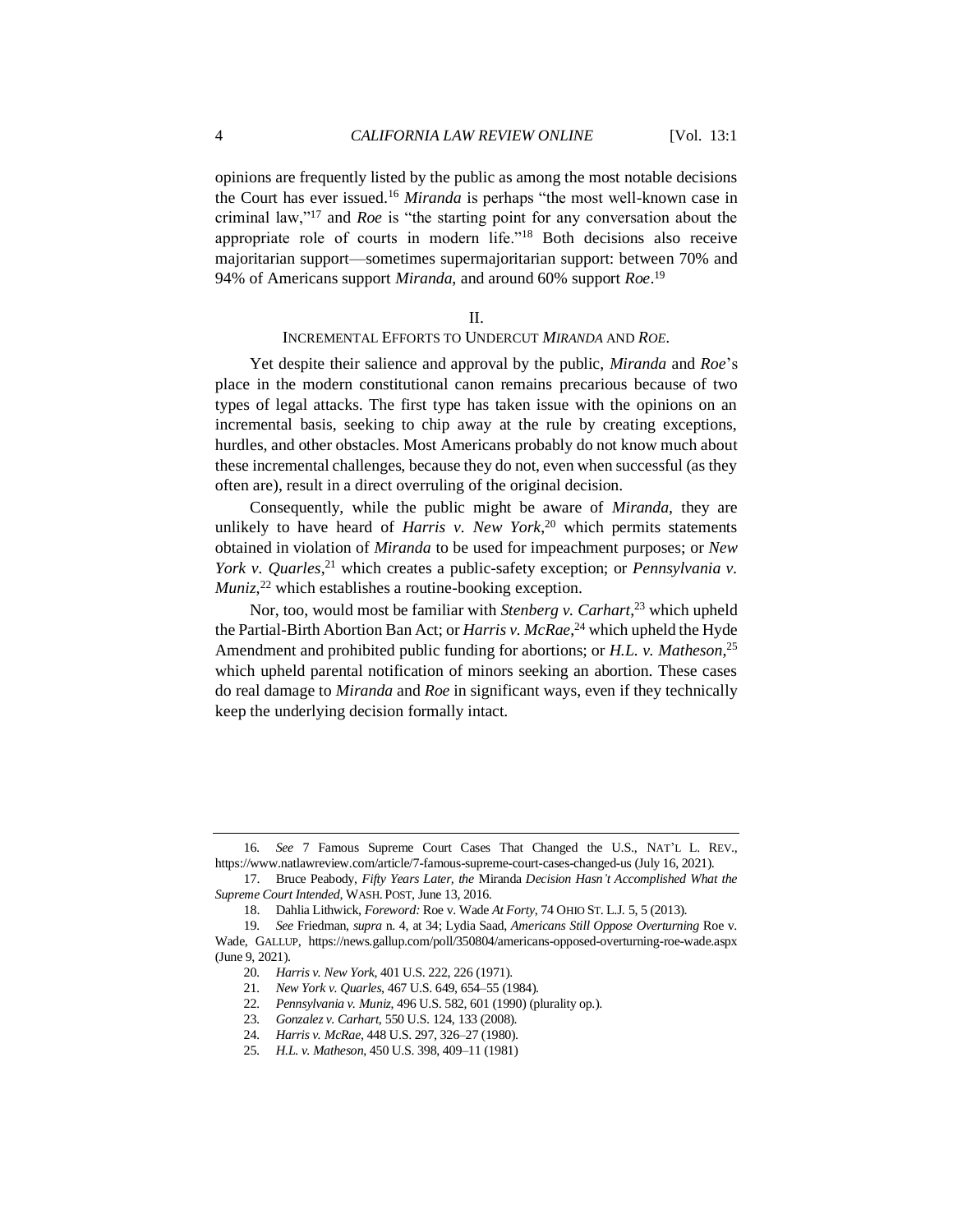#### III.

## DIRECT ATTEMPTS TO OVERRULE *MIRANDA* AND *ROE*.

#### *A. Dickerson and Casey.*

Such incremental challenges built towards another type of challenge: a direct attack to the decision's vitality. For *Miranda*, that first came in *Dickerson v. United States*. <sup>26</sup> *Dickerson* involved the constitutionality of 18 U.S.C. § 3501, which provides that, in a federal prosecution, a confession is "admissible in evidence if it is voluntarily given*.*" <sup>27</sup> There was broad agreement that "Congress intended," through § 3501, "to overrule *Miranda*" by restoring the old voluntariness standard by statute.<sup>28</sup> The Justice Department, however, was reluctant to challenge § 3501's constitutionality, and refrained from doing so for several decades.<sup>29</sup>

But the Supreme Court had changed by 2000, when *Dickerson* appeared before it: Justice William Rehnquist, who had long made clear his opposition to *Miranda*, was now Chief Justice,<sup>30</sup> and several other *Miranda* skeptics, including Justice Kennedy, had joined the bench.

Yet *Miranda* did not end up on the chopping block after all. *Dickerson*  came out 7-2, with Chief Justice Rehnquist authoring the majority opinion holding § 3501 unconstitutional. As he put it, "[w]e do not think there is such justification for overruling *Miranda. Miranda* has become embedded in routine police practice to the point where the warnings have become part of our national culture."31

There is a close relationship between *Dickerson* and *Planned Parenthood v. Casey*. <sup>32</sup> Analogous to *Dickerson*, there was a fear that *Casey* would overrule *Roe*: four Justices had, in *Webster v. Reproductive Health Services*, earlier "indicated a willingness to directly overrule" *Roe*, and two other Justices supportive of *Roe*—William Brennan and Thurgood Marshall—had retired and been replaced by David Souter and Clarence Thomas.<sup>33</sup>

*Casey* didn't, of course, overturn *Roe*. Emphasizing "the terrible price [that] would be paid for overruling," the controlling plurality opinion explained that "people have organized intimate relationships and made choices that define their views of themselves and their places in society, in reliance on the availability of

<sup>26</sup>*. Dickerson v. United States*, 530 U.S. 428, 435 (2000).

<sup>27.</sup> 18 U.S.C. § 3501(a).

<sup>28</sup>*. Id.* at 436.

<sup>29</sup>*. Davis v. United States*, 512 U.S. 452, 463–64 (1994) (Scalia, J., concurring) ("[W]ith limited exceptions the provision has been studiously avoided by every Administration.").

<sup>30</sup>*. See, e.g.*, *Michigan v. Tucker*, 417 U.S. 433, 447–48 (1974).

<sup>31</sup>*. Dickerson*, 530 U.S. at 443.

<sup>32</sup>*. Planned Parenthood of Southeastern Pennsylvania v. Casey*, 505 U.S. 833 (1992).

<sup>33.</sup> Earl M. Maltz, *Abortion, Precedent, and the Constitution: A Comment on* Planned Parenthood of Southeast Pennsylvania v. Casey, 68 NOTRE DAME L. REV. 11, 18 (1992).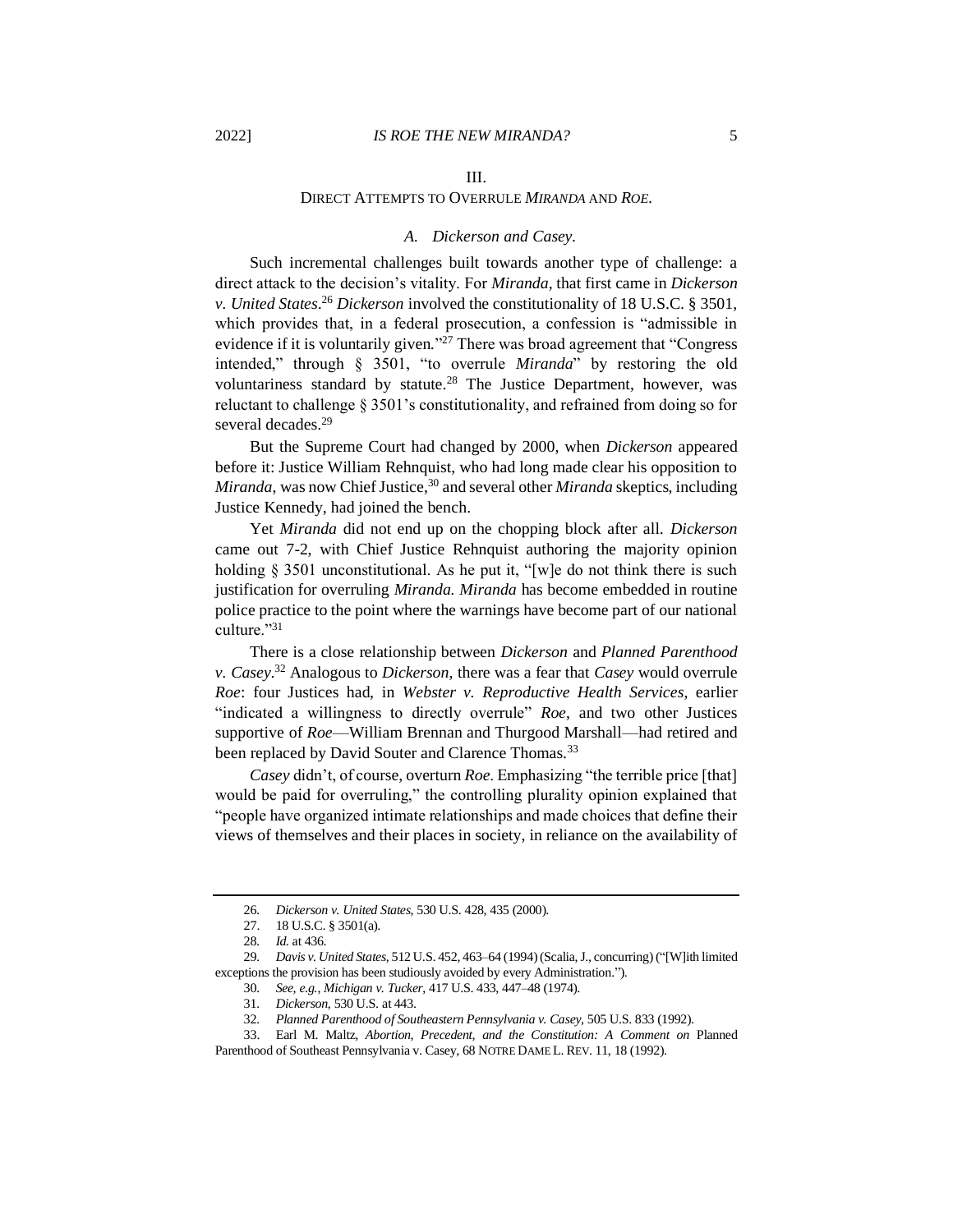abortion."<sup>34</sup> That justification—social reliance on a seminal decision—echoes the notion, expressed in *Dickerson*, that *Miranda* had "become embedded in  $\ldots$  our national culture."<sup>35</sup>

#### *B. Seibert, Patane, and Berghuis.*

*Miranda* and *Roe* survived their first direct challenges, in *Dickerson* and *Casey*. But three cases post-*Dickerson*—*Missouri v. Seibert*, *United States v. Patane*, and *Berghuis v. Thompkins*—again sought to reverse *Miranda*.

Both *Seibert* and *Patane* were heard during the 2003 term.<sup>36</sup> "From the time the Court granted certiorari, the media identified these as cases to be watched."<sup>37</sup> *Seibert* involved the use by police of a "question-first," *Miranda*-second strategy.<sup>38</sup> *Patane* concerned whether failure to provide *Miranda* warnings "require[d] suppression of the [fruits of a] suspect's unwarned but voluntary statements."<sup>39</sup> Of the two cases, *Seibert* was the more eye-catching, with leading editorials emphasizing that "question-first" would—if upheld—essentially create "an end run around *Miranda*."<sup>40</sup>

Yet the Court's resulting opinions neither overruled *Miranda* nor rejected question-first. In *Seibert*, Justice Souter proposed a multi-factor test to examine whether "the warnings effectively advise the suspect that he had a real choice about giving an admissible statement"—factors like whether the warnings are given "close in time" and the interrogation is "similar in content" to the original confession.<sup>41</sup> Although the Court ruled against the police in the specific case, it did not necessarily foreclose "question-first" tactics as a general matter. *Patane*  held that the fruits of a *Miranda* violation were admissible, but also did not reverse *Miranda* outright.<sup>42</sup>

Reaction to the *Seibert* and *Patane* decisions was generally positive. Although going in the cases were seen as efforts to gut *Miranda*, the final opinions were more or less celebrated as vindicating *Miranda*'s core holding (or at least not overruling *Miranda*).<sup>43</sup>

Six years later, the Court took up *Berghuis v. Thompkins*, a case where a suspect was interrogated for three hours after receiving *Miranda* warnings.<sup>44</sup> He stayed largely silent during this interrogation.<sup>45</sup> At the end of the interrogation,

<sup>34.</sup> 505 U.S. at 856, 864 (plurality op.).

<sup>35.</sup> 530 U.S. at 436.

<sup>36</sup>*. Missouri v. Seibert*, 542 U.S. 600 (2004); *United States v. Patane*, 542 U.S. 630 (2004).

<sup>37.</sup> Friedman, *supra* n[. 4,](#page-1-0) at 35.

<sup>38.</sup> 542 U.S. at 611.

<sup>39.</sup> 542 U.S. at 634.

<sup>40</sup>*. Id.* at n.203.

<sup>41.</sup> 542 U.S. at 612, 613.

<sup>42.</sup> 542 U.S. at 637.

<sup>43.</sup> Friedman, *supra* n[. 4,](#page-1-0) at 35 nn.203–05.

<sup>44</sup>*. Berghuis v. Thompkins*, 560 U.S. 370, 374 (2010).

<sup>45</sup>*. Id.* at 375.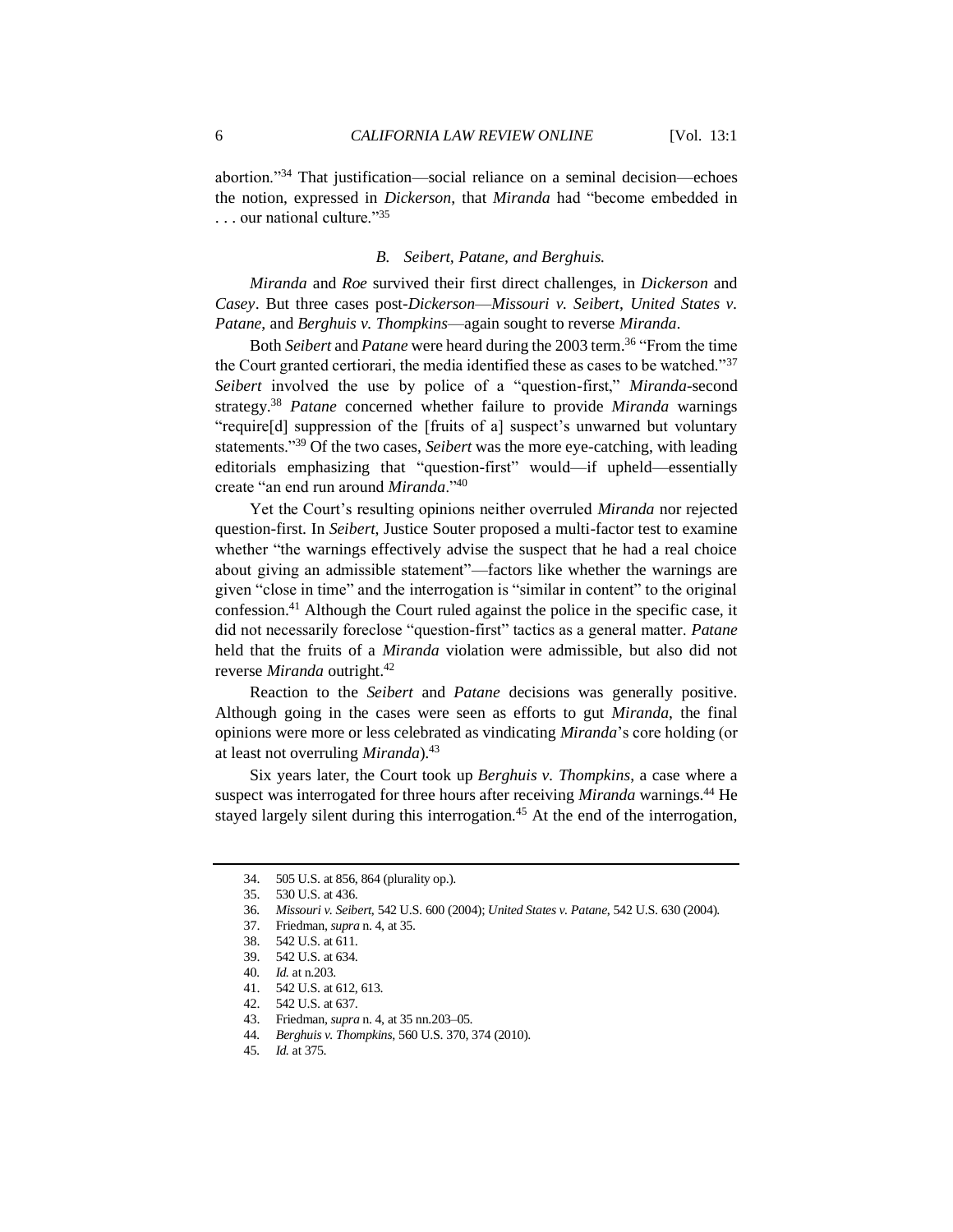police asked the suspect whether he "pray[ed] to God to forgive you for shooting that boy."<sup>46</sup> The suspect answered yes, and that answer was admitted as incriminating. According to the Court, the suspect had failed to affirmatively invoke his rights—even though *Miranda* includes no such affirmative requirement—and that failure rendered *Miranda* inapplicable.<sup>47</sup> Although *Berghuis* all but overruled *Miranda*, the resulting coverage was muted—the case did not even make front-page news in most papers.<sup>48</sup>

#### *C. Whole Woman's Health and Dobbs.*

There are parallels between *Seibert* and *Patane* on the one hand and *Whole Woman's Health* and *Dobbs* on the other. Like *Seibert* and *Patane*, both *Whole Woman's Health* and *Dobbs* were heard in the same term. Like *Seibert* and *Patane*, there has been more attention paid to one case over the other.

Texas's S.B. 8, the law at issue in *Whole Woman's Health*, is generally viewed as more draconian than Mississippi's H.B. 2, the law at issue in *Dobbs*, because of S.B. 8's shorter abortion window (six weeks to fifteen weeks) and unorthodox enforcement mechanisms.<sup>49</sup> And like *Seibert*, the Court's recent decision in *Whole Woman's Health* is somewhat equivocal. It does not endorse S.B. 8—it, in fact, allows enforcement challenges against some parties to proceed.<sup>50</sup> But the opinion also does not necessarily endorse or overrule *Roe*  either. $51$ 

That leaves a connection between *Patane* and *Dobbs*. There is no question that upholding H.B. 2 would be a serious blow to abortion's availability. But just like *Patane*, which held that admitting the fruits of an improper confession did not overturn *Miranda* outright, Chief Justice Roberts noted at oral argument that H.B. 2 could be upheld without *necessarily* overturning *Roe* and *Casey*, so long as one reads the latter decisions as providing a right to abortion but not necessarily an explicit tie to viability or any other bright line.<sup>52</sup>

That compromise could take some of the air out of the media balloon. Sure, *Whole Woman's Health* and *Dobbs* chipped away at *Roe*, the argument might go. But so too did *Seibert* and *Patane* chip away at *Miranda*. Neither overruled *Miranda*, and *Roe* too might well be formally intact after this Term is over.

If that is the end result, then where do we go from here, and what lessons might be learned from *Miranda*'s fate? Two come to mind. *First*, there is only

<sup>46</sup>*. Id.* at 376.

<sup>47</sup>*. Id.* at 382.

<sup>48.</sup> Friedman, *supra* n[. 4,](#page-1-0) at 3.

<sup>49</sup>*. See* BeLynn Hollers, *As SB8 Decision Looms At Supreme Court, Here Are Key Differences in Laws from Mississippi, Texas*, DALLAS MORNING NEWS, Dec. 1, 2021.

<sup>50</sup>*. Whole Woman's Health*, 142 S. Ct. at 535.

<sup>51</sup>*. Id.* at 543 ("Th[e] law is contrary to this Court's decision[] in *Roe v. Wade*.") (Roberts, C.J., dissenting).

<sup>52</sup>*. Dobbs v. Jackson Women's Health Organization*, 19-1392, Oral Argument Tr. at 38, 53, 54 (Dec. 1, 2021) (seeking compromise by imposing a 15-week line, without a tie to viability).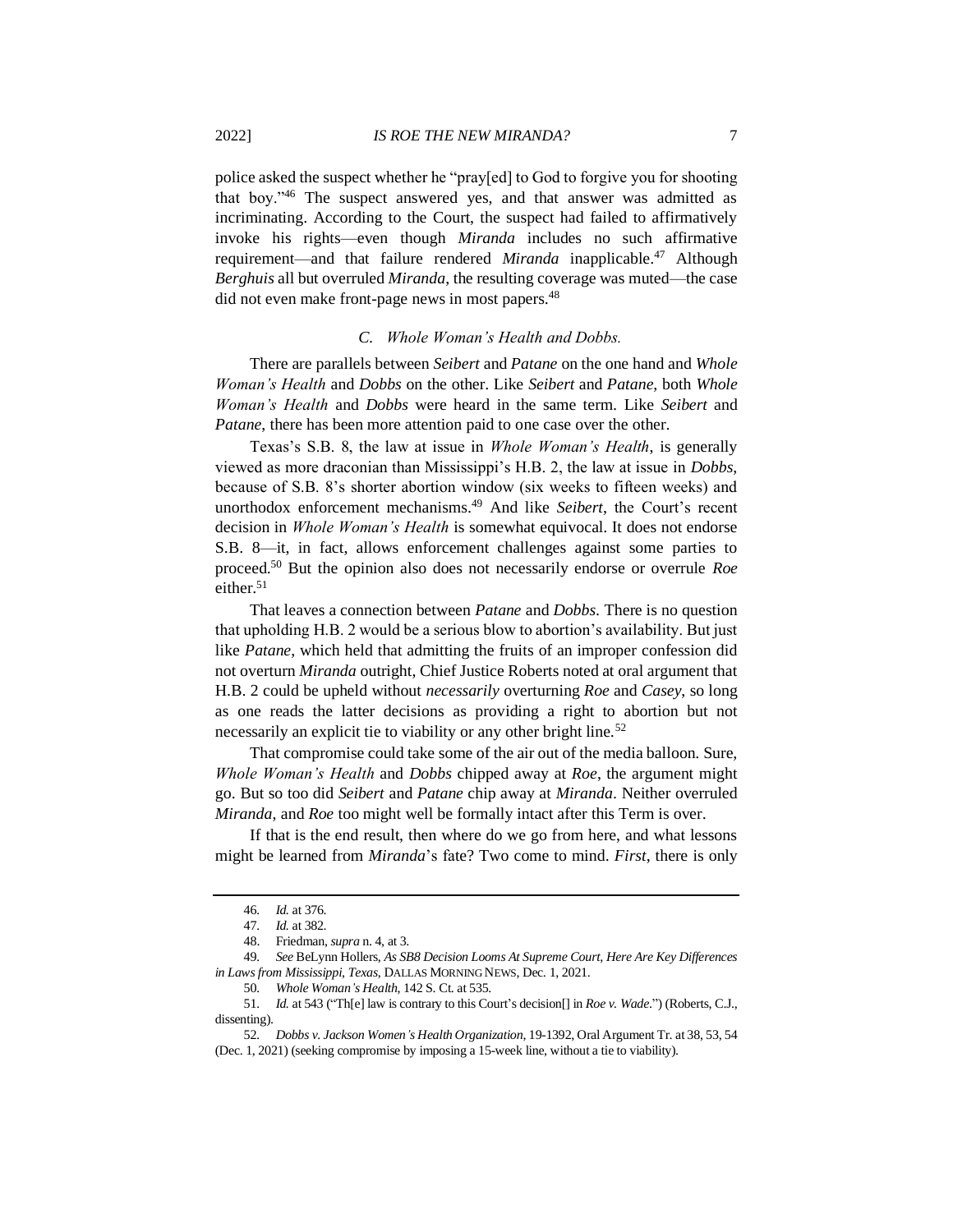so much oxygen the media can take up when focused on a decision. Shortly after *Roe* was issued, John Hart Ely wrote *The Wages of Crying Wolf*, a seminal article criticizing the opinion.<sup>53</sup> The gist of Ely's argument was that, though *Roe* might have reached a favorable policy result, the decision by litigants to cry wolf to the judicial system resulted in an opinion that "lack[ed] connection with any value [in] the Constitution."<sup>54</sup> There were, Ely predicted, costs to that sort of reasoning.

One might say the same about the media. While *Seibert* and *Patane* were pending, the press raised a great deal of alarm about *Miranda*'s likely overruling.<sup>55</sup> When that did not *technically* come to pass, those warnings lost force. When the next major case challenging *Miranda* came along—*Berghuis*, which had arguably worse facts and more at stake—the coverage was more circumspect.<sup>56</sup>

A similar story might play out in *Whole Woman's Health* and *Dobbs*. Time and again the press has stated, for these two cases, that nothing short of *Roe*'s vitality is at stake.<sup>57</sup> But it is possible that neither case will be *Roe*'s explicit death knell. If that happens, what credibility will the press have lost? And how much attention will the public pay when the next abortion challenge reaches the Court?

A loss of such attention can, correspondingly, give the Court license to take more substantial cuts into the core of *Roe* in the future*.* After all, *Miranda* was saved in *Dickerson* in large part because the Court recognized that "the warnings ha[d] become part of our national culture," and *Roe* was saved in *Casey* because of the "kind of reliance [interests] that would lend a special hardship to the consequences of overruling."<sup>58</sup> Public attention, in short, held the Court's feet to the fire.<sup>59</sup>

56*. See* Mary Sanchez, *Supreme Court Diverges Over* Miranda *Warning*, KAN. CITY STAR, June 7, 2010 ("[*Berghuis*] . . . effectively nipped away at the *Miranda* ruling. . . . [But] [p]erhaps because it is occurring incrementally, few outside the legal community have taken note of the trend."), *available at*

58*. Planned Parenthood of Southeastern Pennsylvania v. Casey*, 505 U.S. 833, 854 (1992); *Dickerson v. United States*, 530 U.S. 428, 443 (2000).

59*. Cf.* Friedman, *supra* n. [4,](#page-1-0) at 33 ("Although public opinion is not often given as a basis for the Court's decisions, it has played a role with regard to stare decisis. . . . [P]art of the concern about overruling in constitutional cases is the way the public will perceive the decision.").

<sup>53.</sup> Ely, *supra* n[. 12,](#page-2-0) at 923.

<sup>54</sup>*. Id.* at 949.

<sup>55</sup>*. See, e.g.*, *An End Run Around* Miranda, N.Y. TIMES, Dec. 9, 2003; *cf.* Note, Lee S. Brett, *"No Earlier Confession to Repeat":* Seibert*,* Dixon, *and Question-First Interrogations*, 78 WASH. & LEE L.REV. 451, 470 (2021) ("*Dickerson* guaranteed *Miranda*'a continued vitality and constitutionality. Just four years later, though, *Miranda* came once more under attack.") (footnotes omitted).

https://web.archive.org/web/20100611053630/http://www.kansascity.com/2010/06/07/1999982/supre me-court-diverges-over-miranda.html.

<sup>57</sup>*. E.g.*, Mark Joseph Stern, *During Arguments Over the Fate of* Roe, *Kavanaugh and Barrett Finally Showed Their Cards*, SLATE, https://slate.com/news-and-politics/2021/12/dobbs-supremecourt-abortion-kavanaugh-barrett.html (Dec. 1, 2021); Mark Gongloff, Roe v. Wade *Is Probably Doomed*, BLOOMBERG, https://www.bloomberg.com/opinion/articles/2021-12-01/dobbs-v-jacksonsupreme-court-will-likely-overturn-roe-v-wade (Dec. 1, 2021).